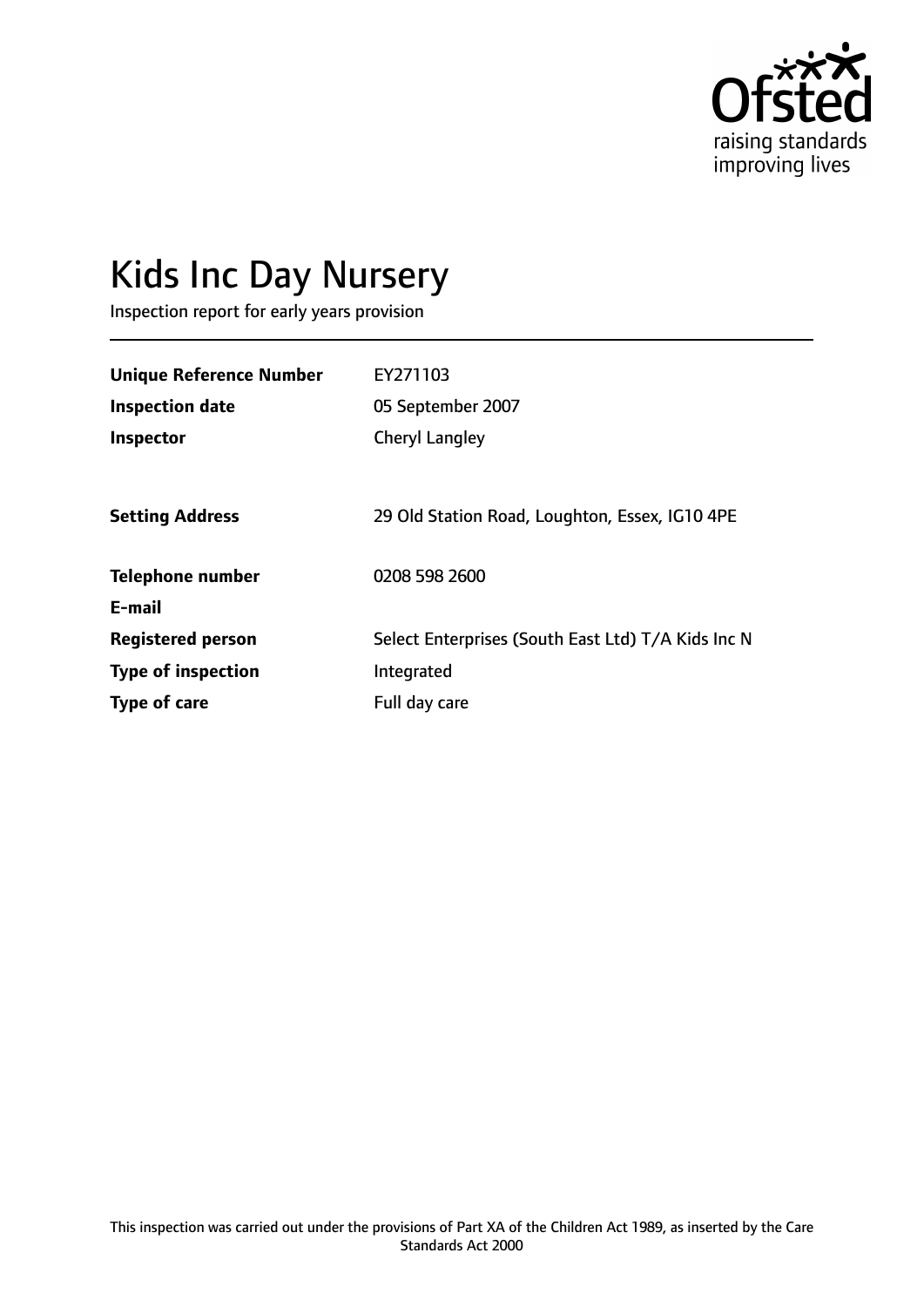#### **ABOUT THIS INSPECTION**

The purpose of this inspection is to assure government, parents and the public of the quality of childcare and, if applicable, of nursery education. The inspection was carried out under Part XA Children Act 1989 as introduced by the Care Standards Act 2000 and, where nursery education is provided, under Schedule 26 of the School Standards and Framework Act 1998.

This report details the main strengths and any areas for improvement identified during the inspection. The judgements included in the report are made in relation to the outcomes for children set out in the Children Act 2004; the National Standards for under 8s day care and childminding; and, where nursery education is provided, the *Curriculum guidance for the foundation stage.*

The report includes information on any complaints about the childcare provision which Ofsted has received since the last inspection or registration or 1 April 2004 whichever is the later.

## **The key inspection judgements and what they mean**

*Outstanding: this aspect of the provision is of exceptionally high quality Good: this aspect of the provision is strong Satisfactory: this aspect of the provision is sound Inadequate: this aspect of the provision is not good enough*

For more information about early years inspections, please see the booklet *Are you ready for your inspection?* which is available from Ofsted's website: *www.ofsted.gov.uk.*

## **THE QUALITY AND STANDARDS OF THE CARE AND NURSERY EDUCATION**

On the basis of the evidence collected on this inspection:

The quality and standards of the care are outstanding. The registered person meets the National Standards for under 8s day care and childminding.

The quality and standards of the nursery education are outstanding.

## **WHAT SORT OF SETTING IS IT?**

Kids Inc Day Nursery is one of five nurseries run by Select Enterprises (South East) Ltd., who trade as Kids Inc. It opened in 2003 and operates from a renovated house in Loughton, Essex. It issituated close to the town centre and railway station. A maximum of 60 children may attend the nursery at any one time. The nursery opens each weekday from 07:30 to 18:00 for 51 weeks of the year. All children share access to a secure enclosed outdoor play area.

There are currently 86 children aged from under one to under five years on roll. Of these, 19 children receive funding for nursery education. Children attending come from a wide catchment area including children of parents who use the railway station to travel to work. The nursery welcomes children who speak English as an additional language and those with learning and or physical disabilities.

The nursery employs 20 staff. Nineteen staff, including the manager, hold appropriate early years qualifications.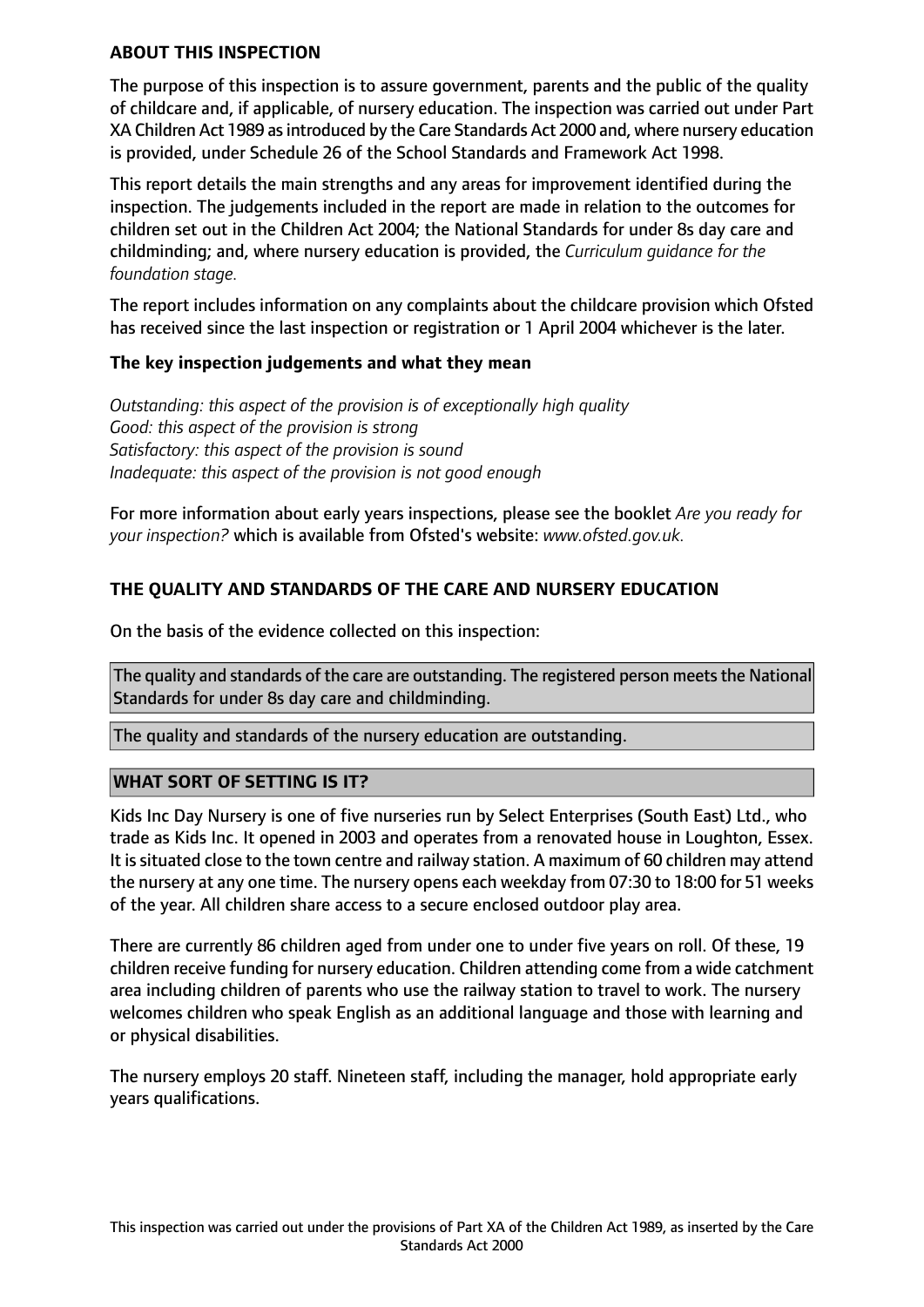## **Helping children to be healthy**

The provision is outstanding.

Children are protected from infection. Staff adhere to appropriate health and hygiene guidelines to keep the children healthy. For example, protective clothing is worn for nappy changing, serving food or walking in the baby rooms. A thorough sick children policy is shared with parents to prevent the spread of contagious illnesses and enable staff to act in the children's best interests if they become unwell. Children remain comfortable and content. Their individual health requirements are met and they rest and sleep as they need to.

Children are very aware of the benefits of a healthy lifestyle and hygiene practices. They know how to take care of themselves, such as hand washing and eating clean food to ensure they do not 'feel sick'. For example, they wash their hands after digging in the dirt or stroking the pet guinea pig. From an early age they discard tissues after use and help staff to hold a cold compress to tend their bumps. Children actively contribute to the development of health and care routines. This fosters their independence and confidence.

Children have a wonderful time learning about food. They use their senses to investigate the ingredients to be used by the cook, grow vegetables, have regular cooking and food tasting activities and enthusiastically complete their 'five a day chart' to make sure they have had enough fruit and vegetables. They are eager to guess what they will be having for lunch each day. A varied and well balanced menu, drawn up with suggestions from the children, makes sure they are nourished. Children help themselves to water regularly and older children choose to eat their snack when they wish. Excellent systems ensure children receive food appropriate to their health and dietary needs. Opportunities available during meal times to encourage social and physical skills are taken advantage of by the knowledgeable and highly skilled staff. Children serve their food onto their plates, become adept at using knives and forks, observe good manners and enjoy lively discussions about their likes and dislikes.

Children keenly take part in an exciting range of activities which develop and enhance their physical skills. They balance and co-ordinate their bodies on the balance beams, to manoeuvre tricycles, spin hoops or to do the 'Hokey kokey'. Regular 'yoga' and 'stretch and grow' sessions are available to all children who wish to take part. Enticing activity toys and exuberant staff encourage movement in babies and toddlers. They are encouraged to grasp, crawl or take their first steps with guidance. More able children confidently cut out shapes with scissors and operate the computer mouse to move images around the screen.

## **Protecting children from harm or neglect and helping them stay safe**

The provision is outstanding.

Children learn to protect themselves and others. Wherever possible, they share responsibility for decisions about the provision and actively contribute to the development of safety. They show an excellent understanding and willingness to keep themselves safe. Children help to devise rules to put into the 'Our rules' booklet or display in photographs around the nursery. They confidently remind their peers how to prevent accidents. For example, they show their friends how to walk down the stairs correctly and to push chairs in after using them. Lively discussions take place each day about road safety and good practice is reinforced when the children are out with the staff. Stimulating activities and topics extend their awareness of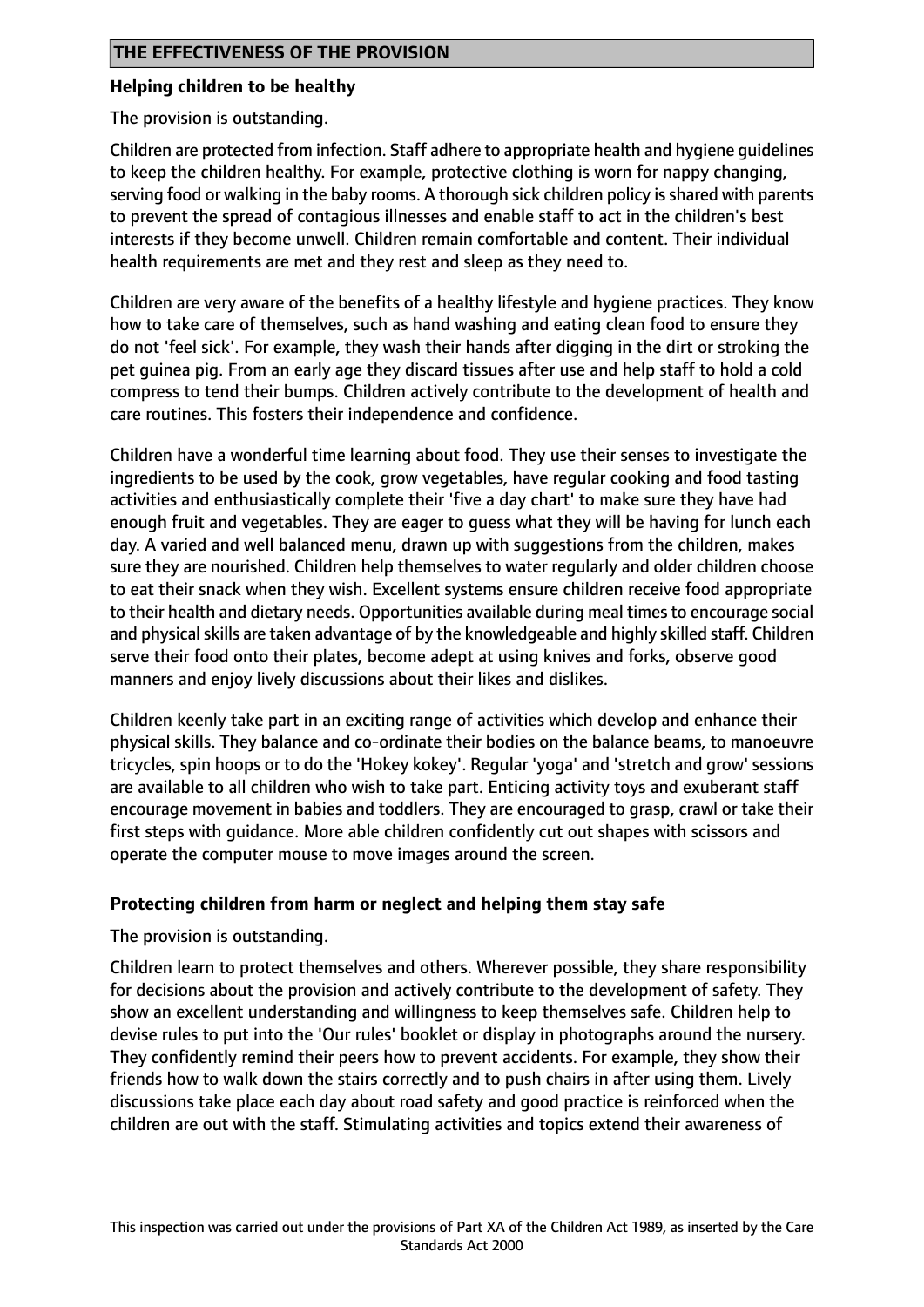people who help keep us safe, such as fire safety officers and police officers. Children know what to do in the event of a fire as they practice the fire drill regularly.

Children's safety is a priority. Staff are vigilant and adhere to thorough policies and procedures to ensure the children do not come to harm. For example, all visitors to the nursery are monitored and children are only released for collection by adults authorised to do so by their parents. Detailed risk assessments are carried out regularly and prompt action taken to remove any potential hazards. Sites are visited prior to any outings to check for suitability and stringent steps followed during trips to keep the children safe. All of the required documents are in place to support the children's safety. They are cared for in a very welcoming, secure environment. Children move around freely to choose play from a stimulating range of exciting toys and activities both inside and outside.

The children's welfare is safeguarded. All of the staff have a high level of knowledge and understanding of child protection issues. They are aware of their responsibilities and know what to do should they have any concerns about a child in their care. Training in this area is continuously updated and reinforced in recognition of the importance of protecting the children from abuse.

## **Helping children achieve well and enjoy what they do**

## The provision is outstanding.

Children are very happy and settled in this supportive and caring environment. Staff have an excellent understanding of the 'Birth to three matters' framework and expertly plan stimulating play and activities. They are attentive, affectionate and enthusiastic about the children's care and learning. As a result, children become confident, independent and make excellent developmental progress. Positive relationships are formed from the outset so that children feel comfortable and secure, enabling them to try new experiences and acquire new knowledge and skills.

Children have great fun exploring and investigating corn flour or shredded paper. They investigate activity toys to operate the buttons and switches and delight in making sounds with wooden spoons and saucepans. Children begin to use their imaginations. They dress-up, care for dolls and soft toys and pretend to prepare food and drinks for the staff. Language skills are developed through simple songs and conversations with staff who respond to their gestures. Children listen to stories and are encouraged to join in. They pick out pictures correctly and turn pages of a book making sounds as though they are reading it. The staff ask them questions to encourage vocabulary and extend knowledge and understanding. For example, some children are able to recognise the red and green bricks that the staff ask for. They point to the features of their face correctly as staff point them out, or parts of their bodies as they sing 'Hands, shoulders, knees and toes'. Children express themselves creatively. They make marks with paint using their hands, feet or different items to print with, such as vegetables and combs. Children make collage pictures with rice crispies, glitter and paper. Their self-esteem and sense of belonging is promoted as they decorate blinds for the nursery windows with their hand-prints.

## Nursery Education

The quality of teaching and learning is outstanding. Children make excellent progress through the stepping stones towards the early learning goals. They are supported by dedicated and committed staff who have a first-class understanding of the Foundation Stage and strategies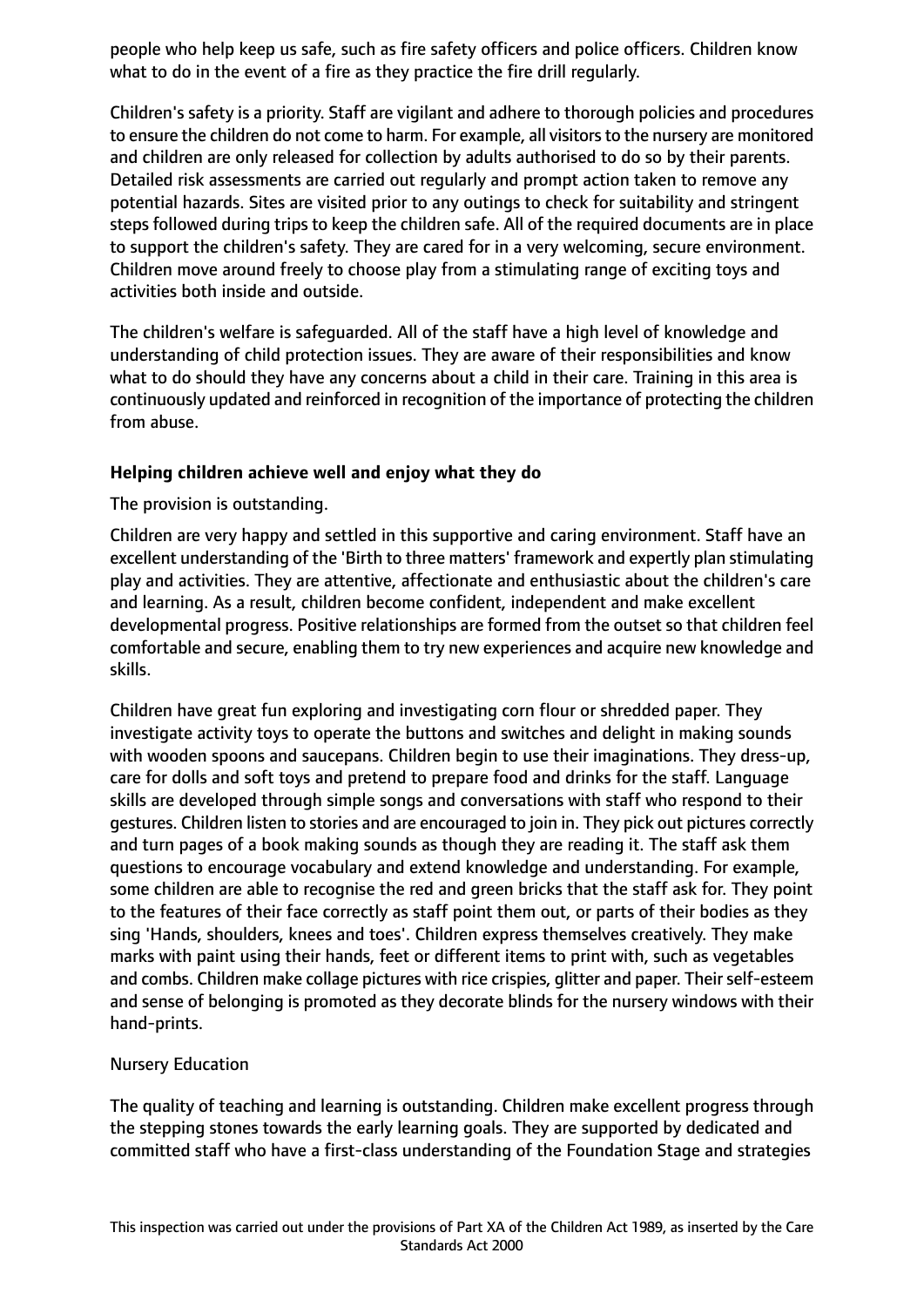to encourage the children's development. Plans cover all six areas of learning in a balanced way. Observation and assessment systems are rigorous and used effectively to plan the next steps in each individual child's learning programme. This ensures that the level of challenge is both appropriate and productive. There are effective systems in place to provide nursery education for children with learning and or physical disabilities.

Children confidently suggest ideas and speak in a group. Interacting and talking with others they explore real and imagined experiences. For example, they talk about the type of transport they use on holiday and creatures they met, such as dolphins and sharks. Children respond with enjoyment and attention to stories, songs and rhymes. They show an understanding of the elements of stories and use story language when writing or retelling them. Children are aware that they have a beginning, middle and end. More able children write clearly formed letters and simple words in their books. They have fun making up their own stories about 'Winnie the witch'. Children become adept at controlling pencils and practise writing letters and shapes. They are aware of two and three dimensional shapes. For example, they draw rectangles freely and pick out circle shapes from the equipment in the outside area. Using mathematical ideas and methods they solve practical problems, such as using rulers to draw straight lines and compare different lengths. They recognise simple patterns to match clothes and shoes and pieces of jigsaw. More able children count beyond ten to say how many children are in a line or to count the stairs as they walk down. They recognise the number that represents their age and fit numbers correctly into puzzle shapes. Children understand the meaning of mathematical language such as 'bigger', 'higher', 'lower' and 'left' and 'right'.

Children find out about and identify the features of living things, objects and events they observe. They are keen to feed the pet guinea pig or goldfish and watch the African snails. Children talk with excitement about the animals they see on outings. They have fun growing tomato plants and examining different food from around the world. From interesting information books children learn about their senses and what they do. Staff use their surroundings to promote knowledge and understanding of the environment. Children listen to sounds in the street and talk about what might be happening, for example when the fire engines go by. They are aware that signs in the street have meaning. Children are independent. They make choices and decisions as they build and construct with a wide range of objects. Children select appropriate resources, tools and techniques to shape assemble and join materials. They help construct with large items, such as the balance beams for physical activities or use large cardboard tubes to make models. Children know about the uses of everyday technology. They operate the computer confidently, using the mouse and keyboard to move images on the screen.

There are excellent opportunities for children to use their imaginations and be creative with a range of activities, such as yoga, stretch and grow sessions and ballet. Children enjoy regular music sessions. They sing songs and nursery rhymes and play musical instruments. Children know the importance of exercise to stay healthy and recognise changes to their bodies after they are active. They feel their hearts beating faster and take deep breathes to help them relax. Children take pleasure in cooking activities and food tasting which helps them learn about their own and other cultures. For example, they taste Indian and Chinese food. Throughout the planned activities and free-play staff talk and interact with the children to make the most of the learning opportunities. They draw on the children's experiences, surrounding environment and resources with a sense of fun that keeps the children interested and motivated.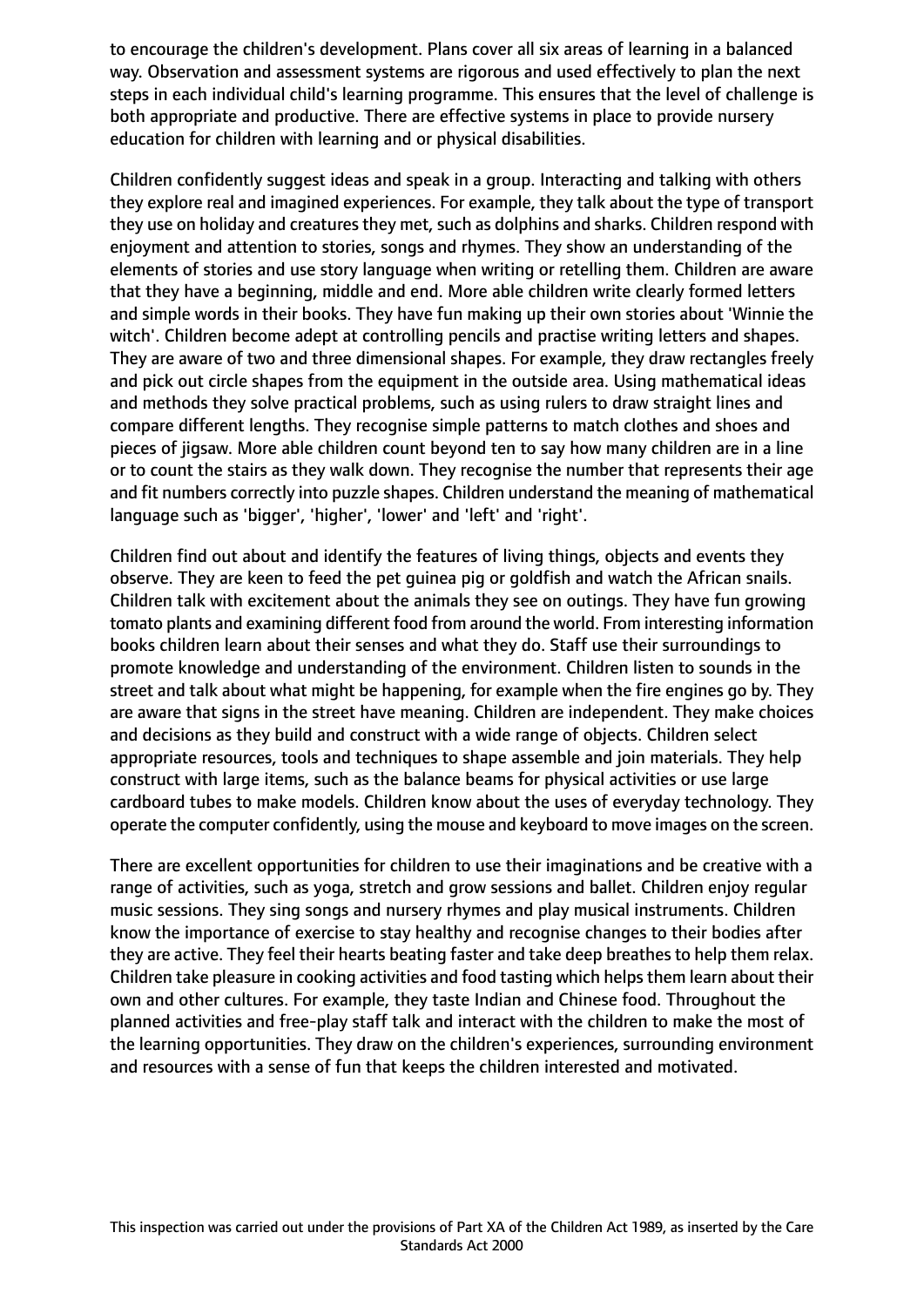## **Helping children make a positive contribution**

## The provision is outstanding.

Children relish their time at the setting. They have an excellent attitude to learning, are happy, settled and purposefully engaged throughout the day. Staff consistently encourage and inspire the children to become confident and self-assured. Children make excellent relationships, playing and working effectively with others. They learn to negotiate and take responsibility for their actions. Children have an awareness of right and wrong in line with their stage of development. They gain respect for their peers and the staff, who are very good role models. Children develop knowledge and understanding of other cultures, traditions and differing abilities. They welcome the French teacher, greeting her by saying 'bonjour'. Where possible, they play an active part in making decisions. Children develop care and concern for others. They assist their friends or the staff with tasks and help develop rules to show respect for each other. The setting fosters children's spiritual, moral, social and cultural development.

Children are cared for by conscientious staff who work very closely with parents to meet their individual needs. Settling-in procedures are flexible to ensure children and parents feel comfortable and assured that the nursery provides appropriate care. Parents are welcome to visit at any time or stay in contact over the telephone to monitor their child's welfare. Staff give a high level of support to ensure children are fully included in the provision and are able to take part in all activities. Suitable systems are in place to care for children with learning and or physical disabilities. A range of information keeps parents up-to-date with the provision and their children's progress. Parents are encouraged to give positive comments or constructive criticism to help staff meet the needs of their children. Suggestions are acted upon promptly.

The quality of the partnership with parents and carers is outstanding. Children benefit from the close links forged between parents and staff. At the outset, parents are welcomed and made to feel part of the setting. They are given an extensive range of both written and verbal information which is concise and user friendly. Parents receive details of the care and education provided and have ample opportunity to meet with staff and share records and samples of their children's work to see how they are progressing. Parents are encouraged to play an active part in their children learning and develop nursery and home links. For example, by using the same reading scheme at home. Ofsted has received positive and complimentary comments from parents. They are confident that the friendly and approachable staff provide a high level of care and have their complete trust.

# **Organisation**

The organisation is outstanding.

Outcomes for children are excellent. Their care is significantly enhanced by exceptional organisation. Robust vetting procedures and detailed induction for new staff ensures children are well protected and cared for by adults suitable to work with children. Staff have a good understanding of and adhere to the comprehensive policies and procedures which fully support their expert practice. They are highly skilled and consistently give their utmost to protect children, promote their well-being and support them to develop to their potential. Space is utilised well to provide a range of varied and stimulating activities, such as dedicated areas to read books or become engrossed in messy play. The recently refurbished outside area provides a vibrant and exciting space for all of the children. Rooms and the outside area are arranged imaginatively to encourage children to make decisions and be independent. The attentive and friendly staff are deployed to give children high levels of support throughout the nursery. Overall, the provision meets the needs of the children.